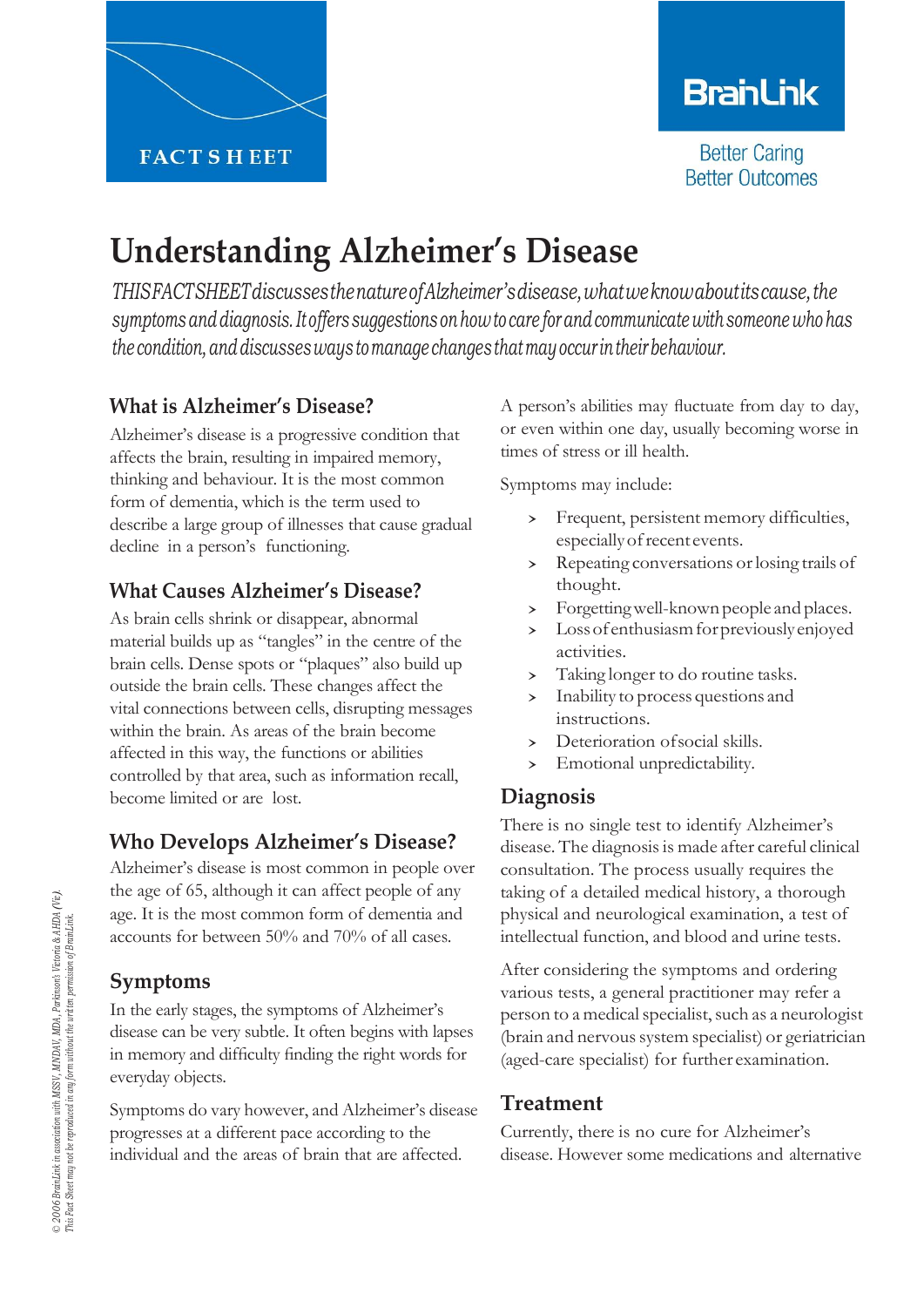treatments have been found to relieve some of the symptoms, for some people, for a period of time. Up to date information is available from Alzheimer's Australia Vic.

#### **What is the Outlook?**

The rate at which Alzheimer's disease progresses is very different for each person but the condition gradually becomes worse over time. A person may live from three to 20 years, but the disease does lead eventually to complete dependence and finally to death, usually from complications associated with the condition.

#### **Caring for Someone with Alzheimer's Disease**

Carers confront many challenges as this disease progresses. In particular, carers are likely to experience upsetting changes in a loved one's behaviour and a gradual loss of communication with them. As the person with Alzheimer's disease loses their independence, carers take on increasing responsibilities, such as planning daily activities for theperson.

Carers need to pay special attention to their own health and wellbeing and learn to take time out for themselves.

The following strategies are a useful guide. Remember, Alzheimer's Australia Vic has a great deal of information and excellent support services to assist people with dementia, as well as their families and carers.

## **Communicating Well**

As the illness progresses, a person with Alzheimer's disease experiences a gradual lessening of their ability to communicate. This can be one of the most frustrating problems for everyone concerned. For example, the person may have trouble finding the right words, they may speak fluently but not make sense or they may not be able to grasp what you are saying. They often lose normal social conventions and begin to interrupt or ignore a speaker and may not respond when spoken to.

It is important to check that the person's sight and hearing are not impaired. Glasses or a hearing aid may help some people.

#### **Communication do's:**

- Remain calm and talk in a gentle, matterof-fact way.
- > Keep sentences simple and focus on one idea at a time.
- > Allow plenty of time for what you say to be understood.
- > Avoid competing noises such as TV or radio.
- › Stayintheperson'slineofvisionwhen talking to them.
- › Orientate names as much as possible: "Your son, Peter".
- › Maintainregularroutinestohelp minimiseconfusionandassist communication.
- > A warm smile and laughter often says so much more thanwords.

#### **Communication don'ts:**

- › Avoidarguing–itwillonlymakethe situationworse.
- > Trynot to order the person around or tell themwhattheycanorcan'tdo.
- › Refrain frommaking condescending remarks.
- › Avoidnegativebodylanguage–raised eyebrows, sighs, impatient foot tapping.
- > Trynot to talk about someone with dementia in front of them, as if they are notthere.

## **Managing Changes in Behaviour**

Changes in the behaviour of a person with Alzheimer's disease are very common. These changes may be related to changes in the brain, changes in the person's environment or it may be their health or medication that triggers certain behaviours. Understanding what triggers behaviours can give carers clues as to how to respond and cope.

Always discuss concerns about any changes in behaviour with your doctor. Your GP can check to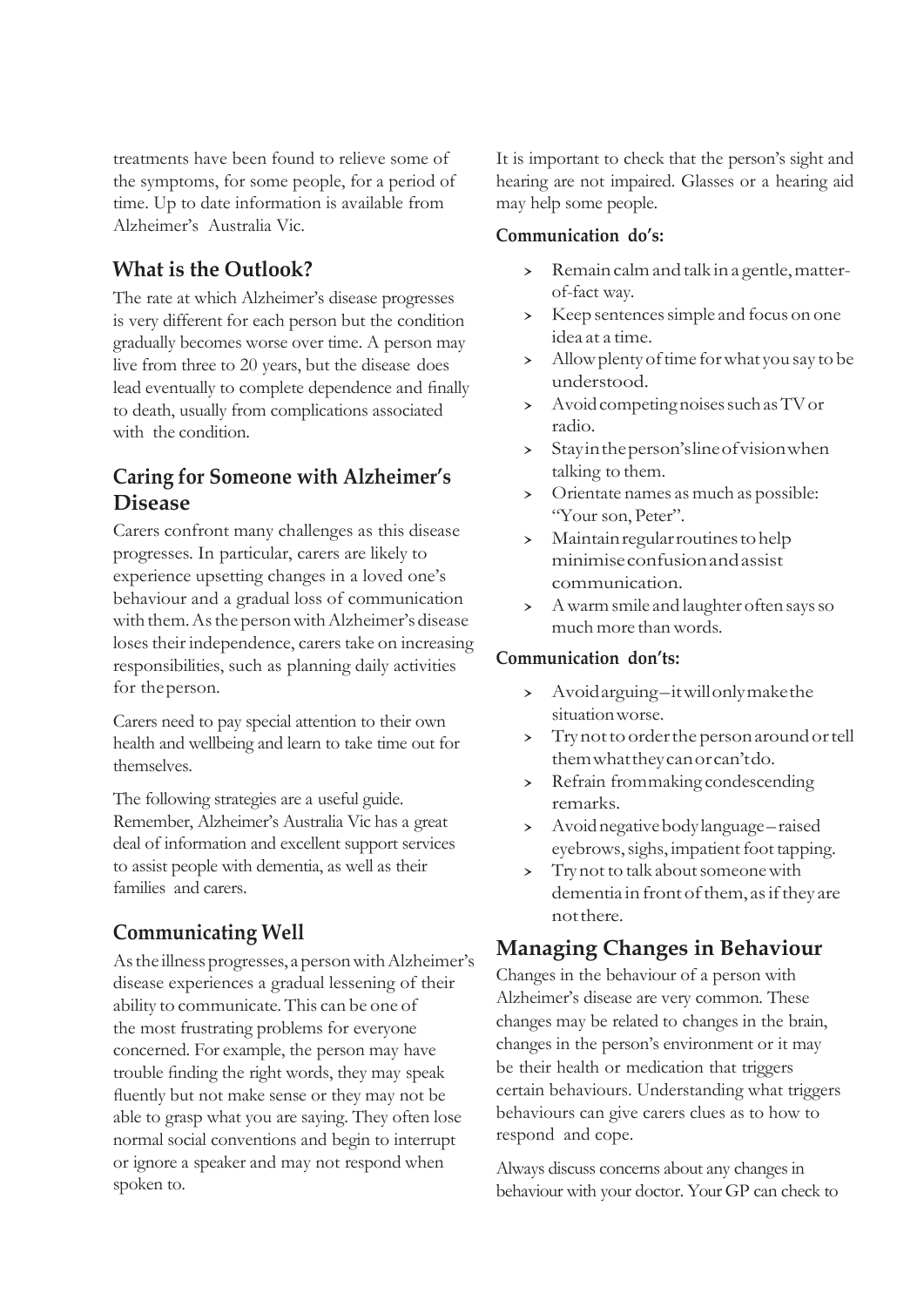see if there is a physical illness or discomfort present, and provide advice.

Following are some of the common behaviour changes that may occur.

**Catastrophic reactions:** Sometimes a person withAlzheimer's diseasewill overreact to a trivial setback or minor criticism by screaming, shouting or making unreasonable accusations. Thisis called a catastrophic reaction and it is part of the disease. These can be brought on by a stressful situation, frustration due to communication difficulties or another underlying illness.

Keeping a diary of these reactions may help you to identify what circumstances trigger them.

**Hoarding:** Peoplewith Alzheimer's disease often search for something that they believe is missing and hoard things for safekeeping. Hoarding behaviours may be caused if a person feels alone or neglected or if they are experiencing feelings of loss or fear that may be associated with their present day or their memories.

Learn a person's usual hiding places and check there first for missing items. Also, provide a drawer full of odds and ends for the person to sort out – sometimes this can satisfy their need to be busy.

**Repetitive behaviour:** A person with Alzheimer's disease may often say or ask the same things over and over. They may also follow you everywhere and become very clinging. These behaviours can be upsetting and irritating. Distraction may help, such as going for a walk, making a cup of tea or suggesting a favourite activity.

**Coping:** Coping with changed behaviours can be very difficult. Always remember that the behaviour is not deliberate. It is out of the person's control and they may be quite frightened by it. They need reassurance, even though it may not appear that way.

#### **Planning Activities**

Having Alzheimer's disease does not diminish a person's need for quality of life, which is very difficult to achieve without assistance from carers. Activities should compensate for lost interests, promote self-esteem, maintain residual skills, not involve any new learning and provide opportunities for enjoyment and social contact.

These guidelines may help in planning daily activities.

- > Consider all that makes the person unique – their former lifestyle, hobbies, work and social interests.
- › Break down activitiesinto simple steps, communicating one instruction at a time – allow plenty of time.
- › Encourage responsibilities,no matter how small, that make use of skills not yet forgotten, such as buttering bread, washing up, raking in the garden, folding clothes.
- $\frac{\text{P}}{\text{P}}$  Enjoy outings together it doesn't matter if they are forgotten – but avoid noisy, crowded places.
- › Because abilities can fluctuate fromday to day, some activities may need to be adapted or tried another time if not successfulorenjoyable.
- › Allow an emotional outlet looking through old photos, discussing past events and listening to favourite, old songs can recall happy feelings and be deeply satisfying.
- › If reading skills have deteriorated, try audio books, picture books or magazines.

#### **Caring for Yourself**

Caring for someone with Alzheimer's disease can be physically and emotionally draining and stressful. Taking a break from caring (called respite or respite care) is essential.

There are many respite-care services available that include in-home care, day care, weekend care and evenovernight care.

Your loved one also needs opportunities to socialise and meet other people and to be reminded that there is something to look forward to.